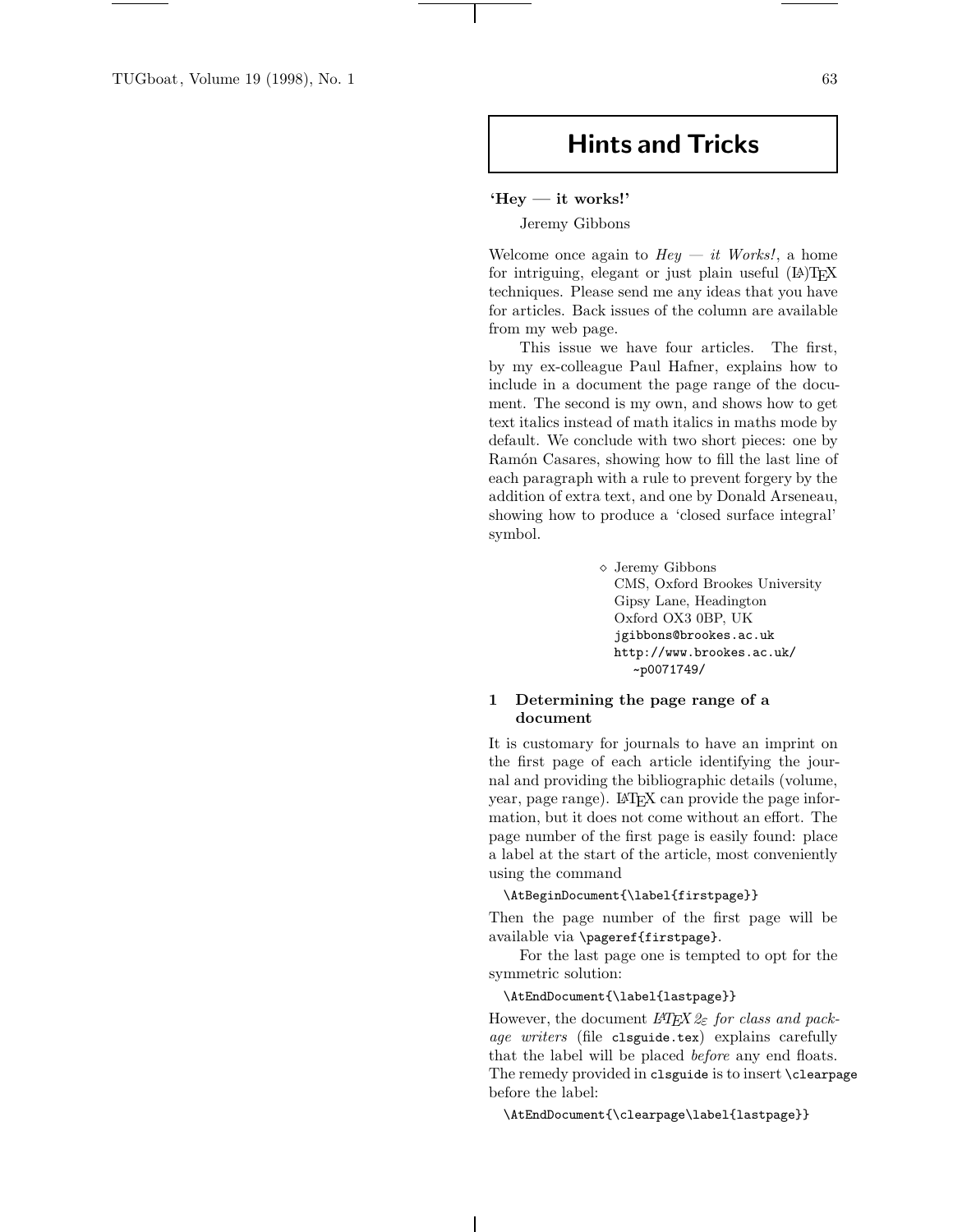However, if you follow this all too literal reading of the documentation, the label will remain undefined, i.e., nothing will be written to the .aux file.

Now a solution is obvious: instead of \label we insert the code which writes the appropriate information to the .aux file (we steal it from latex.ltx). Since the \clearpage has moved us onto the 'page' after the last, we decrement the page counter before writing it out, and (for completeness) increment it again afterwards.

```
\AtEndDocument{\clearpage
  \addtocounter{page}{-1}%
  \immediate\write\@auxout{%
    \string\newlabel{lastpage}%
    {{}{\thepage}}}%
  \addtocounter{page}{1}%
}
```
In fact, at the CTAN archives there is a package lastpage by Jeff Goldberg that does exactly this.

An alternative implementation of the same idea redefines the command \enddocument (defined in the file latex.ltx), inserting the additional code after the \clearpage in line 4 of this definition. This has the advantage that collisions with other insertions via \AtEndDocument (say, if the article uses other packages) are less likely (such insertions might assume that the \clearpage command has not yet been issued; in this case we have to be very careful about the order in which they are loaded). On the other hand, to remain fully compatible and up to date, the maintainer of a package which redefines a critical command such as \enddocument has a six-monthly maintenance task for life: to check if a new release of LATEX has introduced changes of this command, and to accommodate them. I cannot foresee too many occasions where one would like to insert code at that late stage (lack of imagination?) but there could be a case for a very-end-hook at the position in question, or maybe a routine label for the last page that can be accessed by everyone.

> Paul Hafner Department of Mathematics, University of Auckland hafner@math.auckland.ac.nz

# **2 Text italics in maths mode**

In most of mathematics, it is conventional to use single letters for variables. If two letters are adjacent, as in 'xy', this is read as two separate quantities x and y multiplied together. For this reason, TEX and LATEX use two italic fonts: 'text italics' for italic characters in text, and 'math italics' for italic characters in maths. The difference is clearly visible with regard to ligatures (' $difficult$ ' versus

 $'difficult$ , but most of the letters have slightly different shapes in the two fonts.

In contrast, in my corner of computer science, it is common to use words instead of single letters as variable names; for example, I might write 'flatten xss '. This looks horrible using the default math italics. I can get round the problem by using \mathit to select text italics for every variable mentioned in my document; this looks fine (' $flatten \; xss$ ') but is a pain to type. It would be nice to make letters appear in text italics by default.

It is tempting to use \SetSymbolFont for this:

# \SetSymbolFont{letters}{normal} {OT1}{cmr}{m}{it}

This makes maths family 1, from which letters in maths mode are normally taken, use text italics instead of math italics. This does achieve the desired effect, but it has some unfortunate side-effects too. Not only the letters, but also many other symbols are taken from family 1. Because Computer Modern text italics has a different encoding from math italics, many of these other symbols now appear as the wrong glyph. For example, full stops appear as colons, commas as semi-colons, the Greek letters are all wrong, and so on. Of course, the definitions of all these symbols can be changed, to take them from other families, but this is a both nuisance and error-prone: a quick count through fontmath.ltx reveals that more than 50 definitions need changing.

Fortunately, there is a better solution. This is to declare a new symbol font for text italics:

#### \DeclareSymbolFont{textit}{OT1}{cmr}{m}{it}

and to take each of the letters from this new symbol font:

\DeclareMathSymbol{a}{\mathalpha}{textit}{'a} \DeclareMathSymbol{b}{\mathalpha}{textit}{'b} ...

\DeclareMathSymbol{Z}{\mathalpha}{textit}{'Z}

(This must be done in the document preamble.)

When long variable names can also include digits, it may be preferable also to make the digits italic by default:

\DeclareMathSymbol{0}{\mathalpha}{textit}{'0}

```
\DeclareMathSymbol{9}{\mathalpha}{textit}{'9}
```
...

This gives, for example, '*inits1*' instead of '*inits1*'. However, this makes all digits in maths mode italic, which may not be what you want; somehow, the number 3.14159265 does not look quite right.

> Jeremy Gibbons Oxford Brookes University jgibbons@brookes.ac.uk